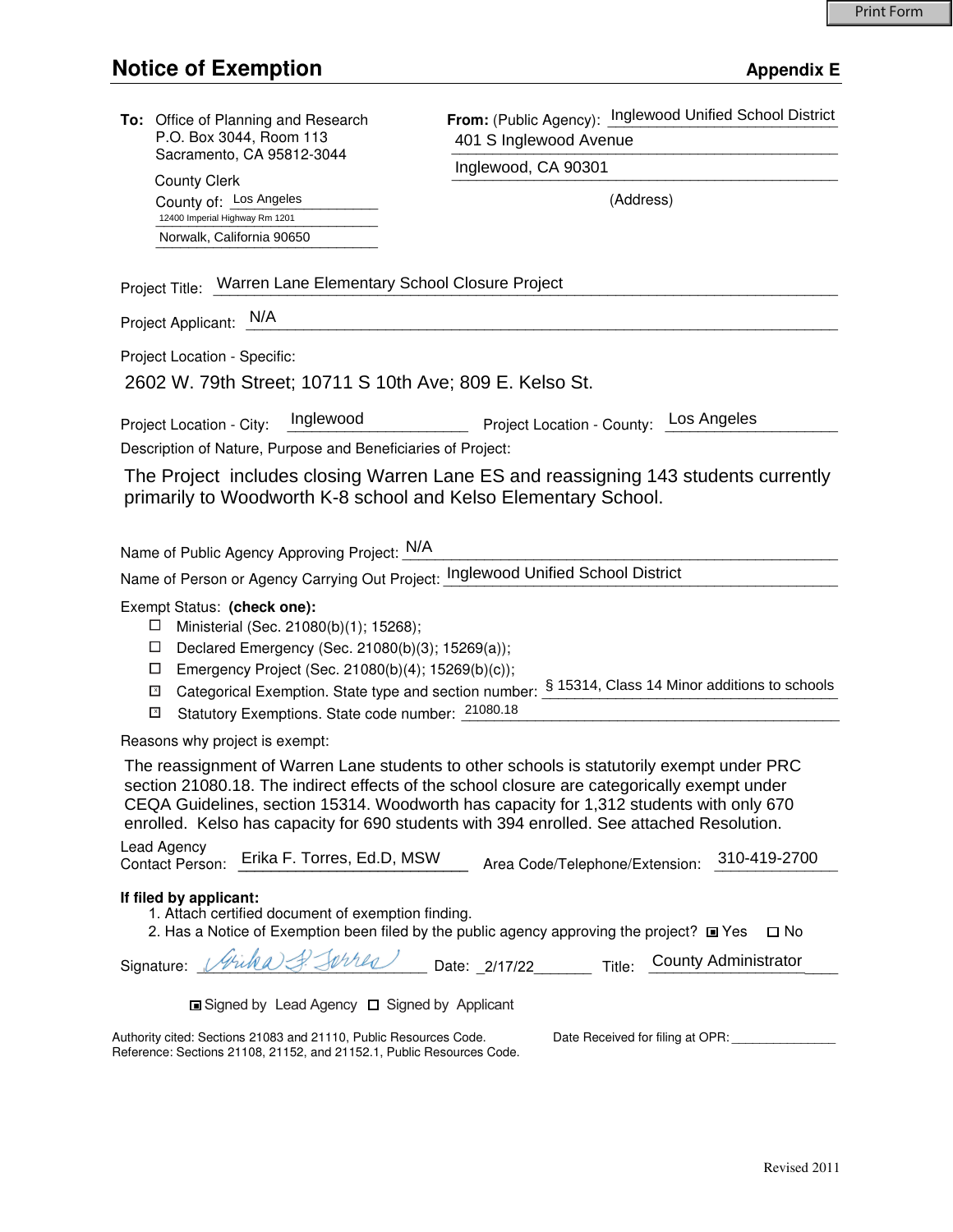## **RESOLUTION NO. 27/2021-2022 OF INGLEWOOD UNIFIED SCHOOL DISTRICT DETERMINING THAT THE WARREN LANE ELEMENTARY SCHOOL CLOSURE PROJECT IS EXEMPT FROM THE CALIFORNIA ENVIRONMENTAL QUALITY ACT, APPROVING THE PROJECT, AND DECIDING TO CARRY OUT THE PROJECT**

**WHEREAS,** the Inglewood Unified School District ("District") has developed the Warren Lane Elementary School ("Warren Lane") Closure Project ("Project") in which the District would close Warren Lane and the students from Warren Lane would attend other District elementary and K-8 schools with surplus capacity, including and primarily Woodworth Monroe TK-8 School ("Woodworth") and Kelso Elementary School ("Kelso") (collectively referred to as the "Receiving Schools"); and

WHEREAS, Warren Lane is located at 2602 W. 79<sup>th</sup> Street, Inglewood, California 90305; and

**WHEREAS**, the Receiving Schools are located throughout the District and will absorb the current Warren Lane students based on proximity, family choice and other relevant factors, including capacity and class size. The primary Receiving schools are located as follows: Woodworth is located at 10711 S 10th Ave, Inglewood, CA 90303 and Kelso is located at 809 E. Kelso St, Inglewood, CA 90301; and

**WHEREAS**, in June 2021, the District formed a School Closure/Consolidation Committee ("SCCC") to review and make recommendations regarding the closure/consolidation of District schools; and

**WHEREAS**, the District retained consultants, including Davis Demographics and Total School Solutions ("TSS"), to prepare demographics analyses, facilities assessments, and other relevant data to present to the SCCC. SCCC meetings, which were conducted pursuant to the Ralph M. Brown Act (Gov. Code §§ 54950, et seq.) and were open to the public, were held from September 2021 through January 2022, and findings and recommendations were presented to the SCCC, including that enrollment in the District has been significantly declining for years - from 12,119 students in 2013, to 7,627 in 2022 - and is projected to further decline to 6,781 students by the 2024 school year; and

**WHEREAS**, based on the information presented to the SCCC, after due consideration, the SCCC voted to recommend closure of Warren Lane, including for the following reasons: 1) Warren Lane is experiencing the lowest enrollment of all the schools with 143 students enrolled, including remote learners, but a total capacity for up to 540 students. Therefore, it is at 26% student enrollment based on its capacity. 2) Due to having such low enrollment, it is not reasonably viable or economically efficient to continue operating Warren Lane. 3) The small school enrollment lends itself to combination classes and staffing that could affect the quality of the programs offered at the school. And, 4) An estimated \$9.8 million in modernization costs that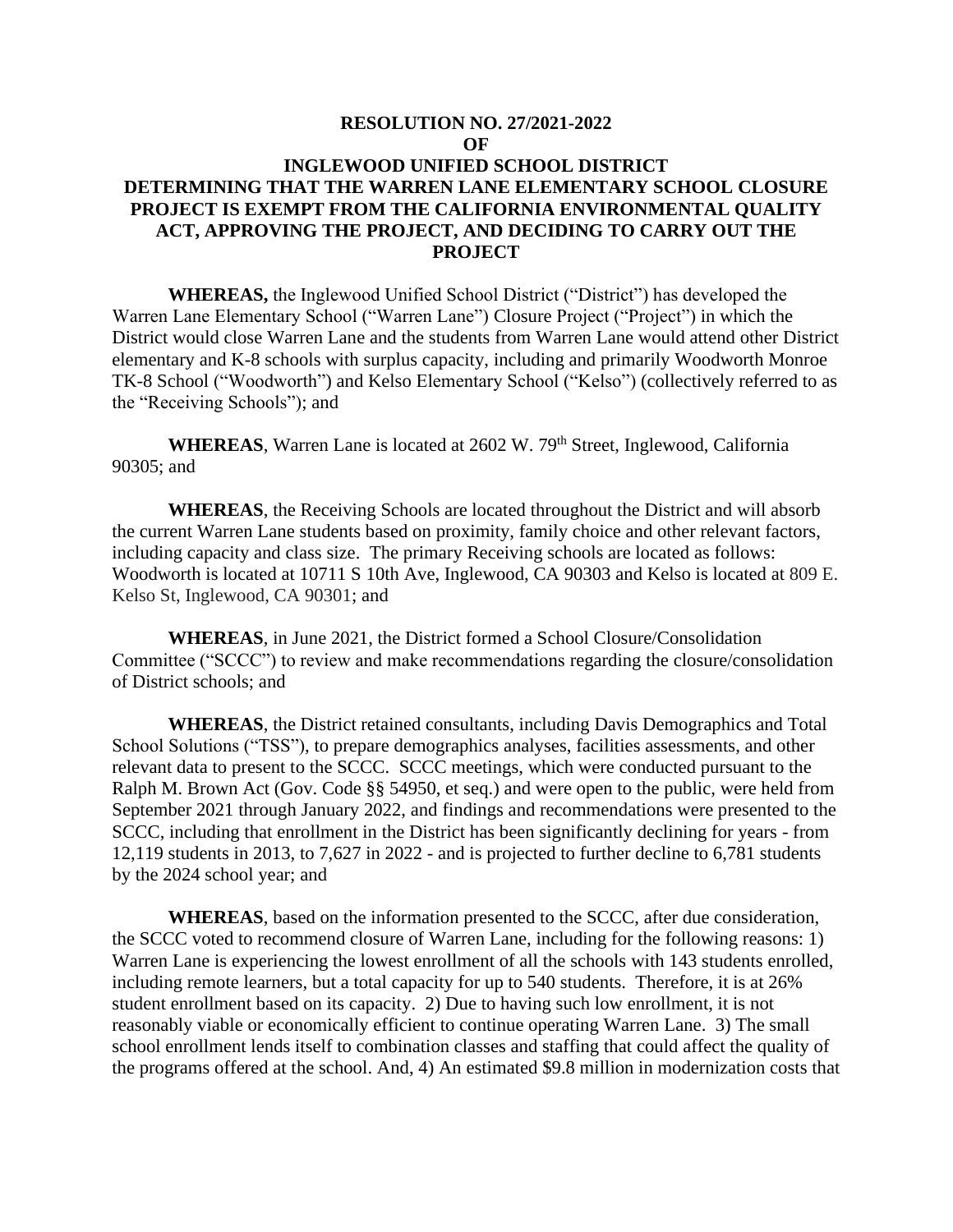would be needed to fully upgrade and modernize Warren Lane could be repurposed to other sites, including to the Receiving Schools; and

**WHEREAS,** the Receiving Schools including Woodworth and Kelso are also experiencing low enrollment, and, for example, Woodworth has capacity for 1,312 students, but in the 2021-22 school year, only 670 students were enrolled, which is approximately 51% of its student capacity.Kelso has capacity for 690 students, but in the 2021-22 school year, only 394 students were enrolled, which is approximately 57% of its capacity; and

**WHEREAS**, closing Warren Lane will enhance the quality of the curricula and educational programs and opportunities at the Receiving Schools and Districtwide by transferring much needed funding, resources and programs from Warren Lane, which will benefit all students of the District; and

**WHEREAS,** District staff has conducted extensive community engagement and outreach and provided opportunities for input from the community regarding the closure, including at the SCCC meetings, and at community and Board meetings; and

**WHEREAS**, prior to commencement of the Project, the District must ensure the Project complies with the California Environmental Quality Act ("CEQA"); and

**WHEREAS,** the Project meets the definition of Public Resources Code section 21080.18; and

**WHEREAS,** categorical exemptions to CEQA are set forth in Article 19 of Chapter 3 of Division 6 of Title 14 of the California Code of Regulations ("CEQA Guidelines"); and

**WHEREAS,** the Class 14 Categorical Exemption, set forth in CEQA Guidelines section 15314, exempts a project that consists of minor additions to existing schools within existing school grounds where the addition does not increase original student capacity by more than 25% or ten classrooms, whichever is less; and

**WHEREAS,** Warren Lane has an enrollment of 143 students for the 2021-22 school year; and

**WHEREAS,** Woodworth has a total capacity of 1,312 students, with a 2021-22 enrollment of 670 students, and available capacity of 642 students; and

**WHEREAS**, Kelso has a total capacity for 690 students, with a 2021-22 enrollment of 394 students, and available capacity of 296 students; and

**WHEREAS,** therefore the 143 students from Warren Lane will be distributed to the Receiving Schools, including Woodworth and Kelso, within their existing available capacity and by closing Warren Lane and transferring the students, the Project will not increase original school capacity by 10 classrooms or 25%; and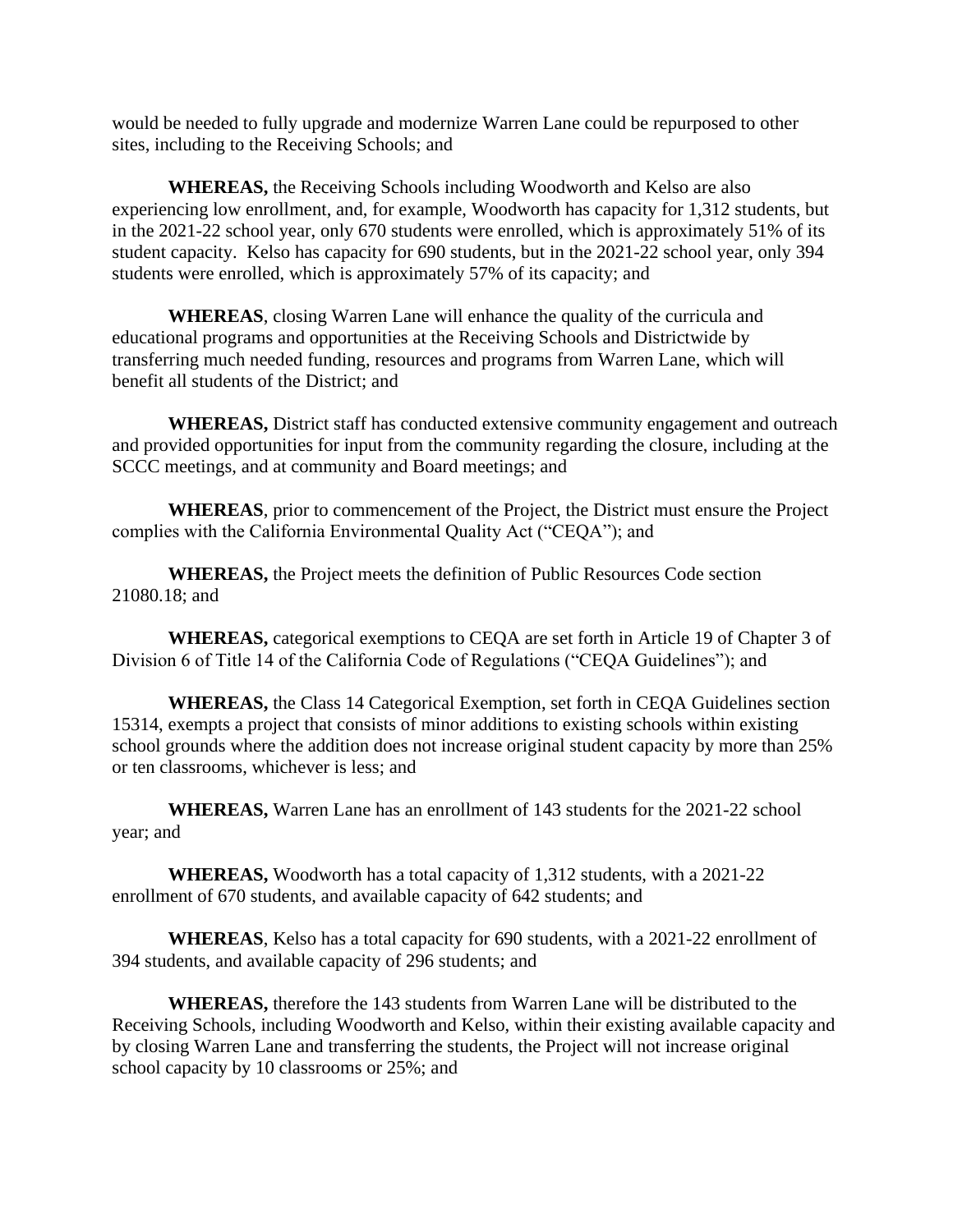**WHEREAS,** CEQA Guidelines section 15300.2(c) provides certain exceptions that would except a Project from the Class 14 Categorical Exemption. Here, the District is unaware of any unusual circumstances or other exception that would negate the Class 14 exemption; and

**WHEREAS,** the District is unaware of any unusual circumstances that would negate the Class 14 Categorical Exemption; and

**WHEREAS,** the Project is exempt from CEQA under the CEQA Guidelines Class 14 Categorical Exemption section 15314 and Public Resources Code section 21080.18.

**NOW, THEREFORE**, the County Administrator of the Inglewood Unified School District hereby finds, determines, declares, orders and resolves as follows:

**Section 1.** The above recitals are true and correct.

**Section 2.** The Project meets the definition of the Class 14 Categorical Exemption (CEQA Guidelines § 15314) because the Receiving Schools have available capacity to absorb Warren Lane's enrollment without exceeding their available capacities and without the need to make facilities changes or additions.

**Section 3.** There are no unusual circumstances that this Project would cause a potentially significant environmental impact.

**Section 4.** The applicable requirements of CEQA have been fulfilled for the Project.

**Section 5.** The Project is approved.

**Section 6.** The County Administrator or designee is directed to carry out all necessary actions to implement the Resolution.

**Section 7.** The County Administrator or designee is authorized and directed to file and/or record a Notice of Exemption from CEQA, consistent with this Resolution, attached hereto as **Exhibit "A"**, with the Los Angeles County Clerk and the State Clearinghouse.

This Resolution shall take effect upon its adoption.

**PASSED AND ADOPTED** this 16th day of February 2022, by the County Administrator of the Inglewood Unified School District of Los Angeles County, California.